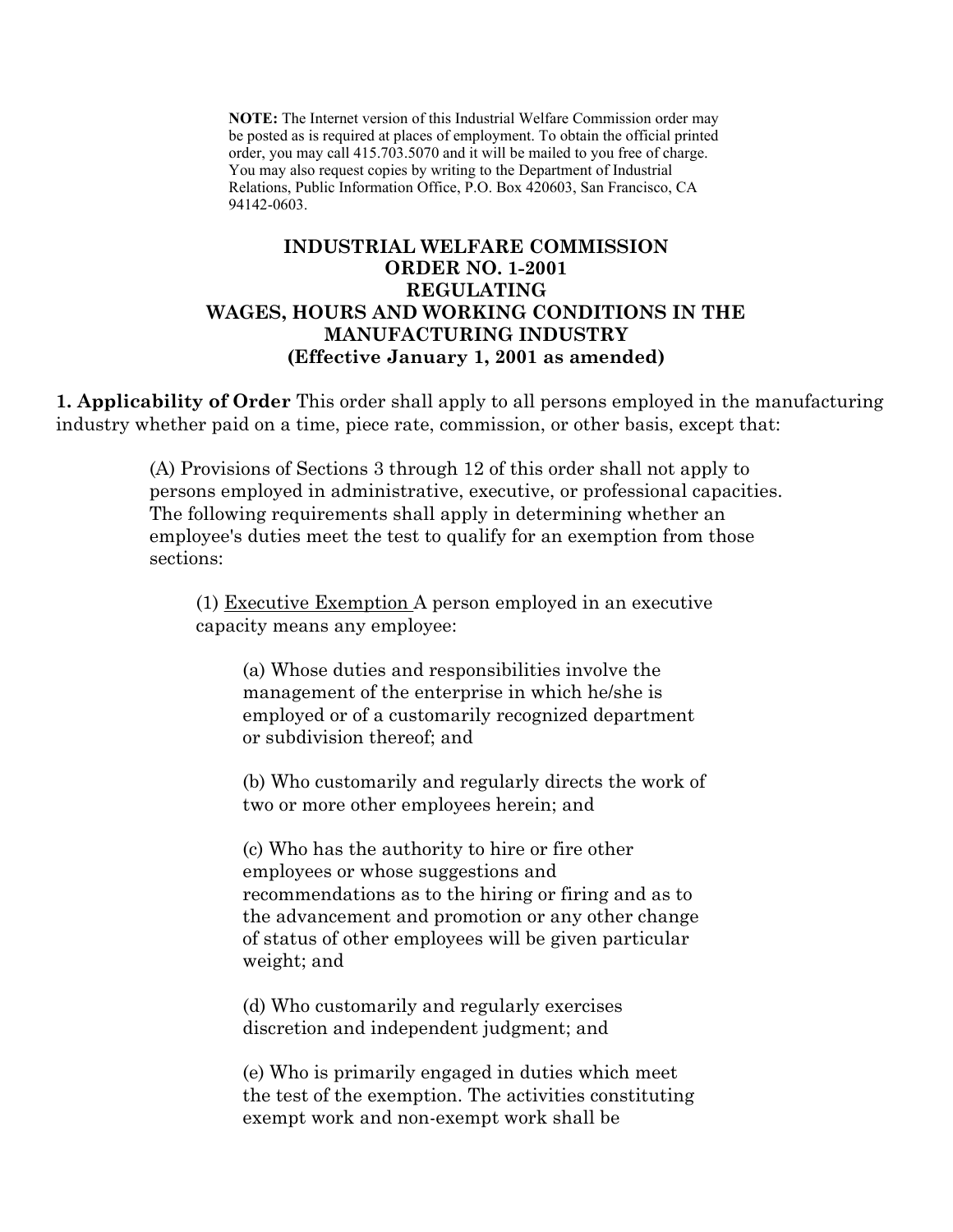construed in the same manner as such items are construed in the following regulations under the Fair Labor Standards Act effective as of the date of this order: 29 C.F.R. Sections 541.102, 541.104-111, and 541.115-116. Exempt work shall include, for example, all work that is directly and closely related to exempt work and work which is properly viewed as a means for carrying out exempt functions. The work actually performed by the employee during the course of the work week must, first and foremost, be examined and the amount of time the employee spends on such work, together with the employer's realistic expectations and the realistic requirements of the job, shall be considered in determining whether the employee satisfies this requirement.

(f) Such an employee must also earn a monthly salary equivalent to no less than two (2) times the state minimum wage for full-time employment. Full-time employment is defined in Labor Code Section 515(c) as 40 hours per week.

(2) Administrative Exemption A person employed in an administrative capacity means any employee:

(a) Whose duties and responsibilities involve either:

(i) The performance of office or nonmanual work directly related to management policies or general business operations of his employer or his employer's customers, or

(ii) The performance of functions in the administration of a school system, or educational establishment or institution, or of a department or subdivision thereof, in work directly related to the academic instruction or training carried on therein; and

(b) Who customarily and regularly exercises discretion and independent judgment; and

(c) Who regularly and directly assists a proprietor, or an employee employed in a bona fide executive or administrative capacity (as such terms are defined for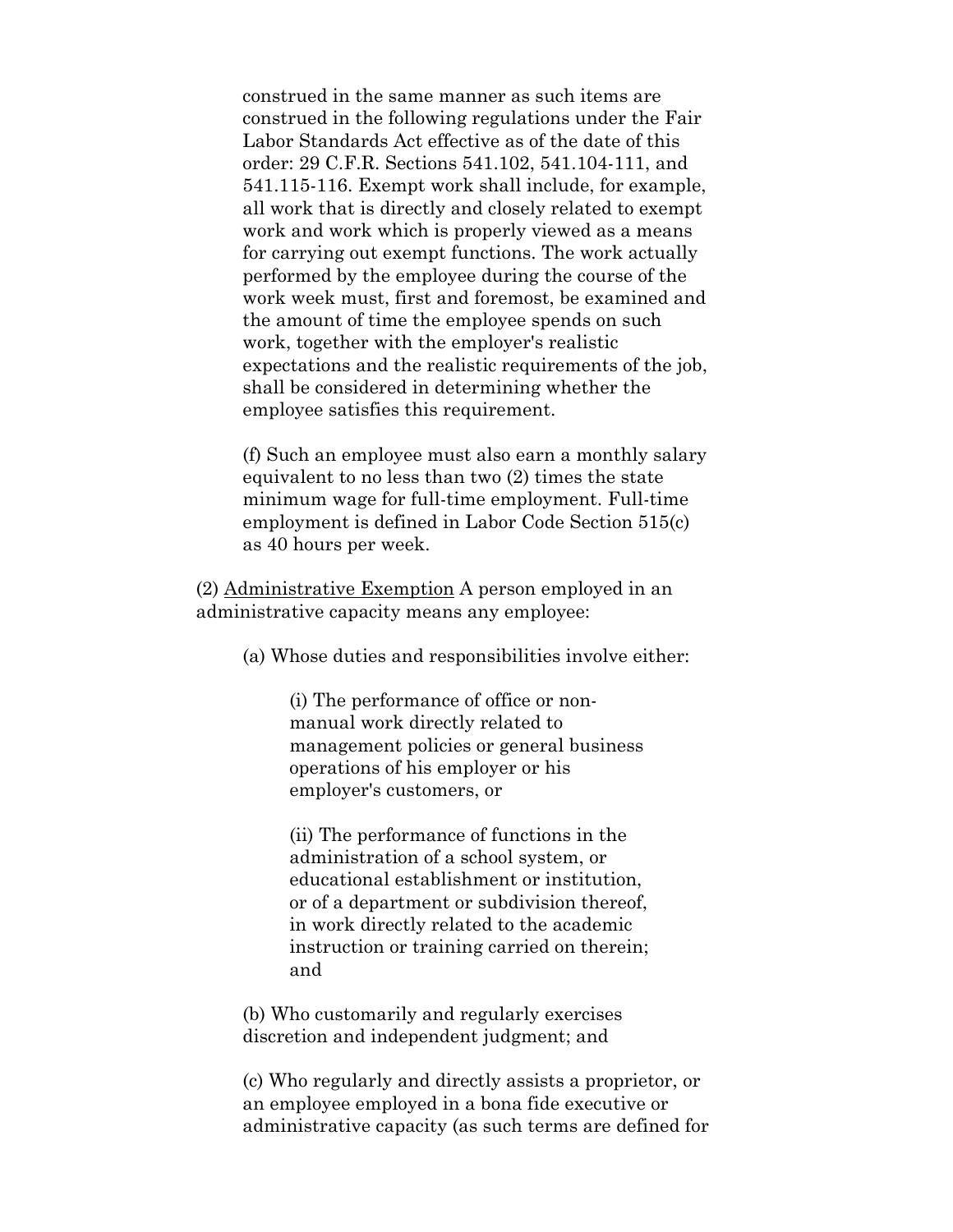purposes of this section); or

(d) Who performs under only general supervision work along specialized or technical lines requiring special training, experience, or knowledge; or

(e) Who executes under only general supervision special assignments and tasks; and

(f) Who are primarily engaged in duties that meet the test of the exemption. The activities constituting exempt work and non-exempt work shall be construed in the same manner as such terms are construed in the following regulations under the Fair Labor Standards Act effective as of the date of this order: 29 C.F.R. Sections 541.201-205, 541.207-208, and 541.210, 541.215. Exempt work shall include, for example, all work that is directly and closely related to exempt work and work which is properly viewed as a means for carrying out exempt functions. The work actually performed by the employee during the course of the work week must, first and foremost, be examined and the amount of time the employee spends on such work, together with the employer's realistic expectations and the realistic requirements of the job, shall be considered in determining whether the employee satisfies this requirement.

(g) Such employee must also earn a monthly salary equivalent to no less than two times the state minimum wage for full-time employment. Full-time employment is defined in Labor Code Section 515(c) as 40 hours per week.

(3) Professional Exemption A person employed in a professional capacity means any employee who meets all of the following requirements:

(a) Who is licensed or certified by the State of California and is primarily engaged in the practice of one of the following recognized professions: law, medicine, dentistry, optometry, architecture, engineering, teaching, or accounting; or

(b) Who is primarily engaged in an occupation commonly recognized as a learned or artistic profession. For the purposes of this subsection,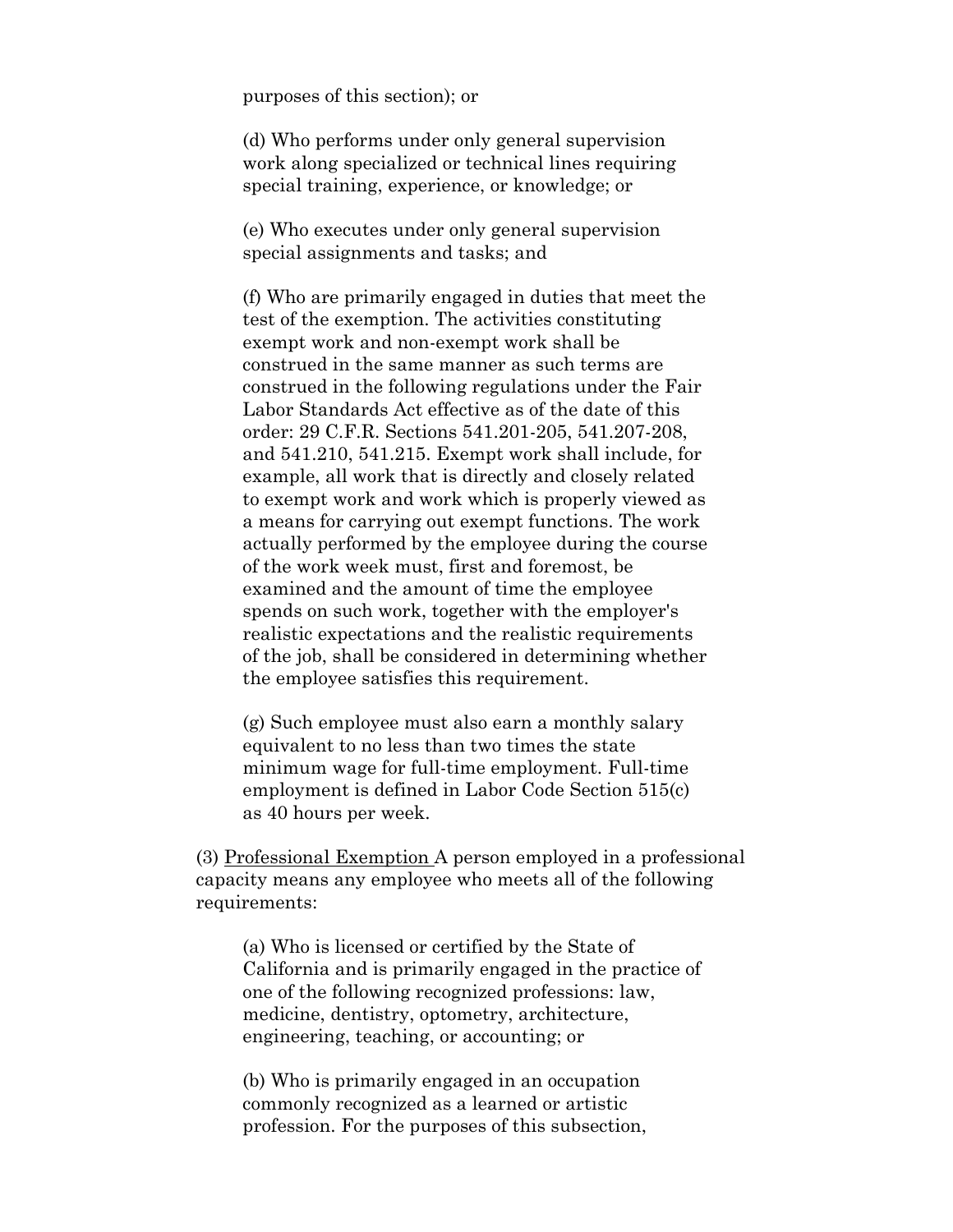"learned or artistic profession" means an employee who is primarily engaged in the performance of:

> (i) Work requiring knowledge of an advanced type in a field or science or learning customarily acquired by a prolonged course of specialized intellectual instruction and study, as distinguished from a general academic education and from an apprenticeship, and from training in the performance of routine mental, manual, or physical processes, or work that is an essential part of or necessarily incident to any of the above work; or

> (ii) Work that is original and creative in character in a recognized field of artistic endeavor (as opposed to work which can be produced by a person endowed with general manual or intellectual ability and training), and the result of which depends primarily on the invention, imagination, or talent of the employee or work that is an essential part of or necessarily incident to any of the above work; and

> (iii) Whose work is predominantly intellectual and varied in character (as opposed to routine mental, manual, mechanical, or physical work) and is of such character that the output produced or the result accomplished cannot be standardized in relation to a given period of time.

(c) Who customarily and regularly exercises discretion and independent judgment in the performance of duties set forth in paragraphs (a) and (b).

(d) Who earns a monthly salary equivalent to no less than two (2) times the state minimum wage for fulltime employment. Full-time employment is defined in Labor Code Section 515(c) as 40 hours per week.

(e) Subparagraph (b) above is intended to be construed in accordance with the following provisions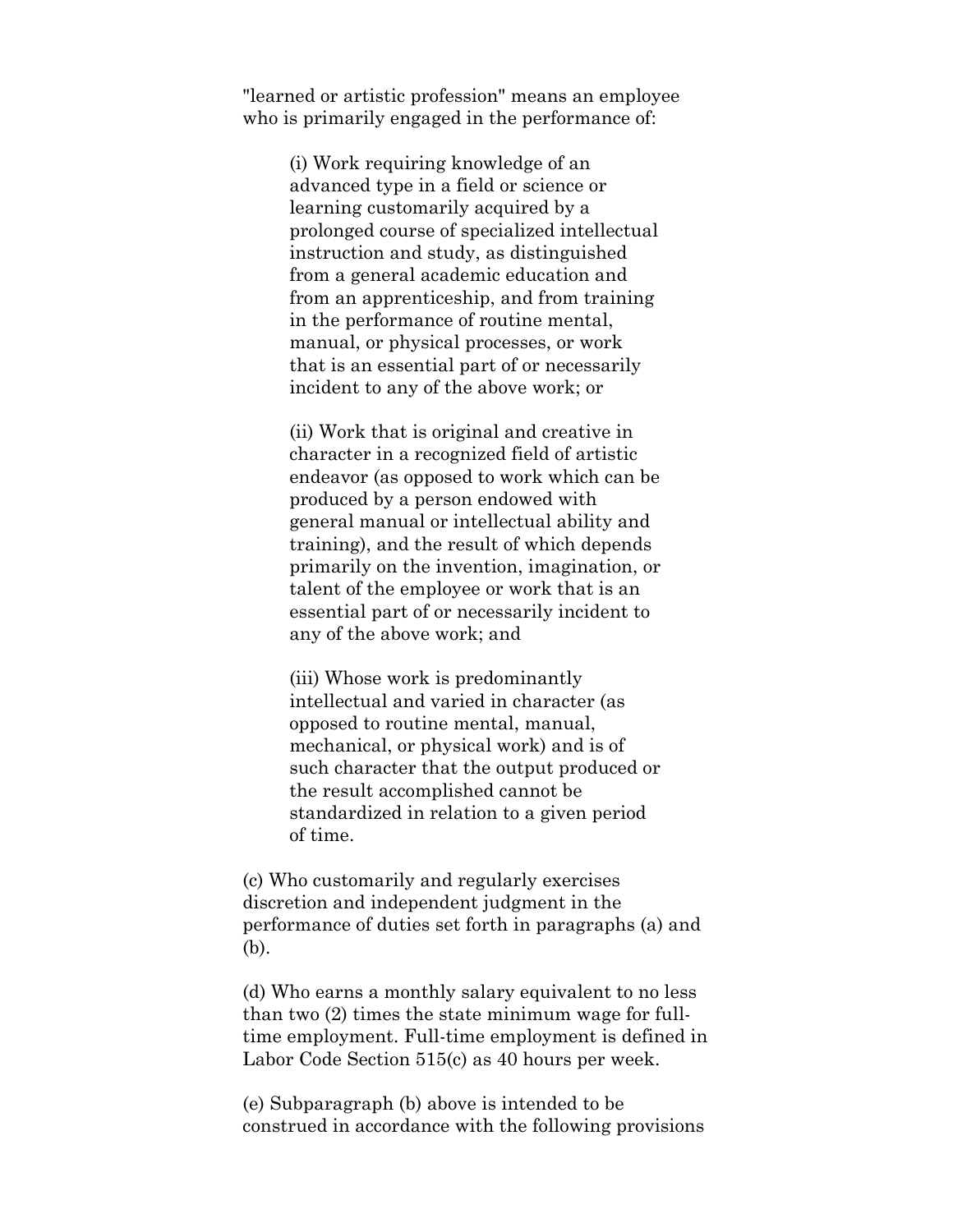of federal law as they existed as of the date of this wage order: 29 C.F.R. Sections 541.207, 541.301(a) (d), 541.302, 541.306, 541.307, 541.308, and 541.310.

(f) Notwithstanding the provisions of this subparagraph, pharmacists employed to engage in the practice of pharmacy, and registered nurses employed to engage in the practice of nursing, shall not be considered exempt professional employees, nor shall they be considered exempt from coverage for the purposes of this subparagraph unless they individually meet the criteria established for exemption as executive or administrative employees.

(g) Subparagraph (f) above, shall not apply to the following advanced practice nurses:

> (i) Certified nurse midwives who are primarily engaged in performing duties for which certification is required pursuant to Article 2.5 (commencing with Section 2746) of Chapter 6 of Division 2 of the Business and Professions Code.

> (ii) Certified nurse anesthetists who are primarily engaged in performing duties for which certification is required pursuant to Article 7 (commencing with Section 2825) of Chapter 6 of Division 2 of the Business and Professions Code.

> (iii) Certified nurse practitioners who are primarily engaged in performing duties for which certification is required pursuant to Article 8 (commencing with Section 2834) of Chapter 6 of Division 2 of the Business and Professions Code.

> (iv) Nothing in this subparagraph shall exempt the occupations set forth in clauses (i), (ii), and (iii) from meeting the requirements of subsection  $1(A)(3)(a)-(d)$ above.

(h) Except, as provided in subparagraph (i), an employee in the computer software field who is paid on an hourly basis shall be exempt, if all of the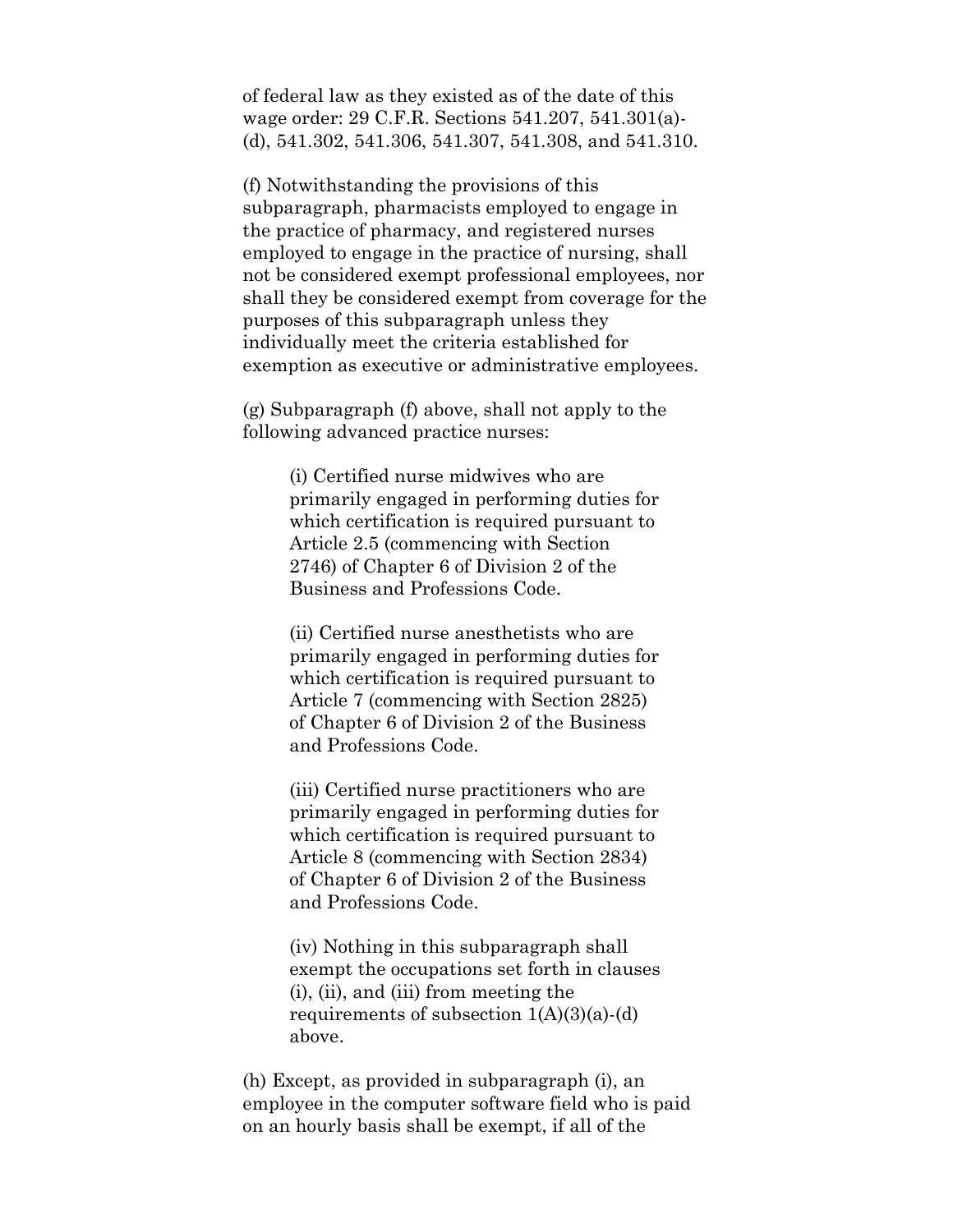following apply:

(i) The employee is primarily engaged in work that is intellectual or creative and requires the exercise of discretion and independent judgment.

> (i) The employee is primarily engaged in duties that consist of one or more of the following:

> > - The application of systems analysis techniques and procedures, including consulting with users, to determine hardware, software, or system functional specifications.

- The design, development, documentation, analysis, creation, testing, or modification of computer systems or programs, including prototypes, based on and related to user or system design specifications.

- The documentation, testing, creation, or modification of computer programs related to the design of software or hardware for computer operating systems.

(iii) The employee is highly skilled and is proficient in the theoretical and practical application of highly specialized information to computer systems analysis, programming, and software engineering. A job title shall not be determinative of the applicability of this exemption.

(iv) The employee's hourly rate of pay is not less than forty-one dollars and zero cents (\$41.00). The Division of Labor Statistics and Research shall adjust this pay rate on October 1 of each year to be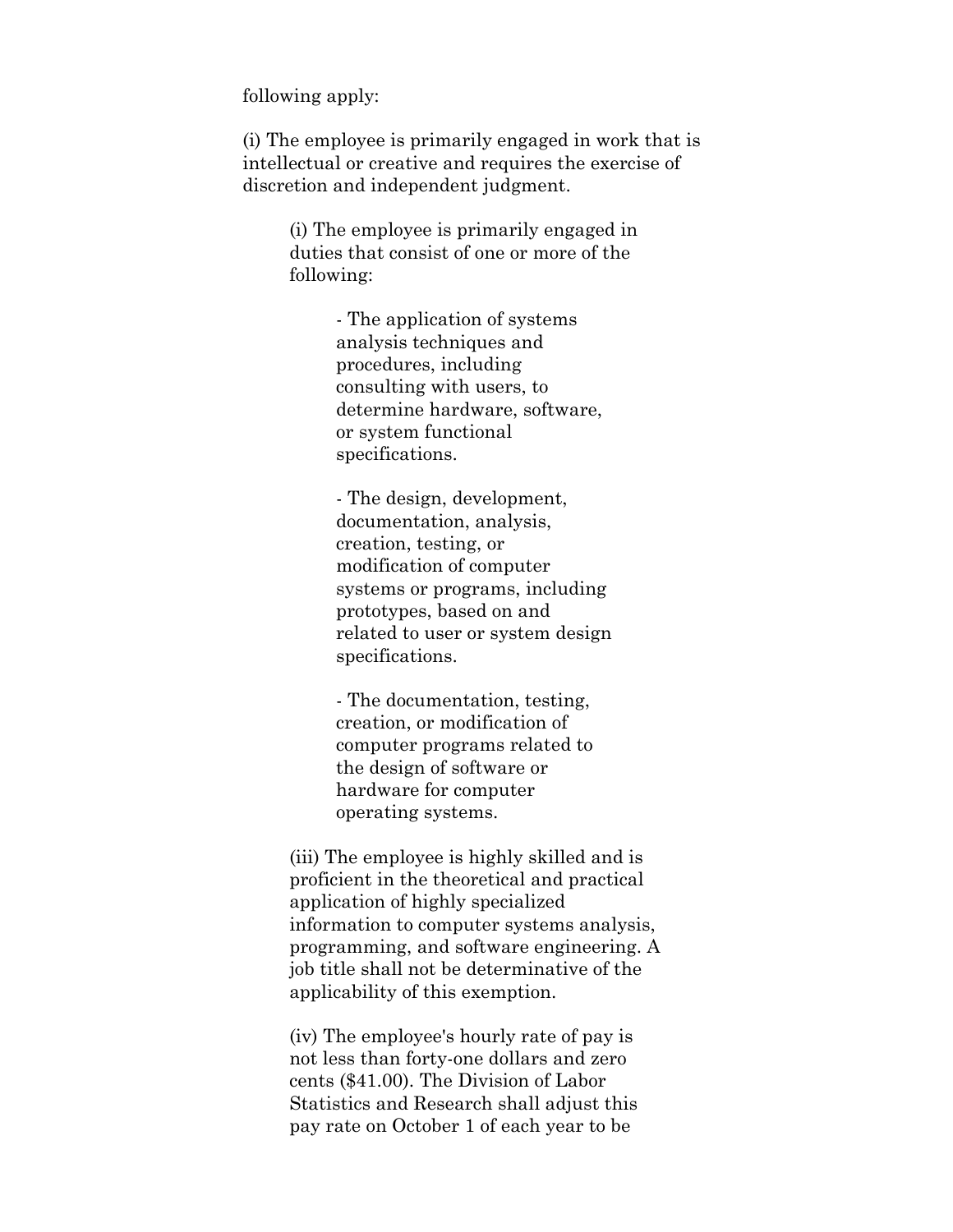effective on January 1 of the following year by an amount equal to the percentage increase in the California Consumer Price Index for Urban Wage Earners and Clerical Workers.

(j) The exemption provided in subparagraph (h) does not apply to an employee if any of the following apply:

(i) The employee is a trainee or employee in an entry-level position who is learning to become proficient in the theoretical and practical application of highly specialized information to computer systems analysis, programming, and software engineering.

(ii) The employee is in a computer-related occupation but has not attained the level of skill and expertise necessary to work independently and without close supervision.

(iii) The employee is engaged in the operation of computers or in the manufacture, repair, or maintenance of computer hardware and related equipment.

(iv) The employee is an engineer, drafter, machinist, or other professional whose work is highly dependent upon or facilitated by the use of computers and computer software programs and who is skilled in computer-aided design software, including CAD/CAM, but who is not in a computer systems analysis or programming occupation.

(V) The employee is a writer engaged in writing material, including box labels, product descriptions, documentation, promotional material, setup and installation instructions, and other similar written information, either for print or for on screen media or who writes or provides content material intended to be read by customers, subscribers, or visitors to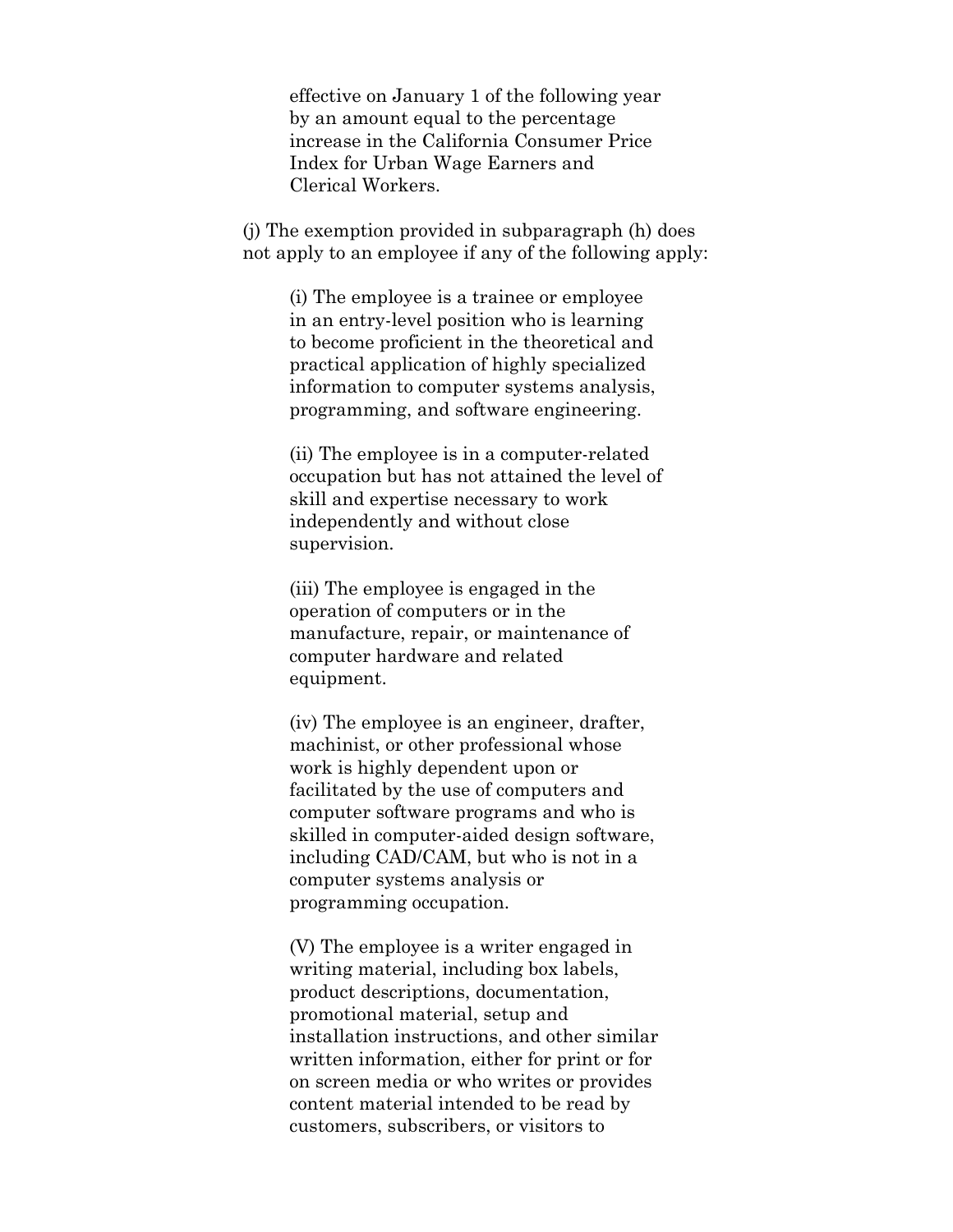computer-related media such as the World Wide Web or CD-ROMs.

(vi) The employee is engaged in any of the activities set forth in subparagraph (h) for the purpose of creating imagery for effects used in the motion picture, television, or theatrical industry.

(B) Except as provided in Sections 1, 2, 4, 10, and 20, the provisions of this order shall not apply to any employees directly employed by the State or any political subdivision thereof, including any city, county, or special district.

(C) The provisions of this order shall not apply to outside salespersons.

(D) Provisions of this order shall not apply to any individual who is the parent, spouse, child, or legally adopted child of the employer.

(E) The provisions of this order shall not apply to any individual participating in a national service program, such as AmeriCorps, carried out using assistance provided under Section 12571 of Title 42 of the United States Code. (See Stats. 2000, ch. 365, amending California Labor Code Section 1171.)

## **2. Definitions**

(A) An "alternative workweek schedule" means any regularly scheduled workweek requiring an employee to work more than eight (8) hours in a 24-hour period

(B) "Commission" means the Industrial Welfare Commission of the State of California.

(C) "Division" means the Division of Labor Standards Enforcement of the State of California.

(D) "Employ" means to engage, suffer, or permit to work.

(E) "Employee" means any person employed by an employer.

(F) "Employer" means any person as defined in Section 18 of the Labor Code, who directly or indirectly, or through an agent or any other person, employs or exercises control over the wages, hours, or working conditions of any person.

(G) "Hours worked" means the time during which an employee is subject to the control of an employer, and includes all the time the employee is suffered or permitted to work, whether or not required to do so.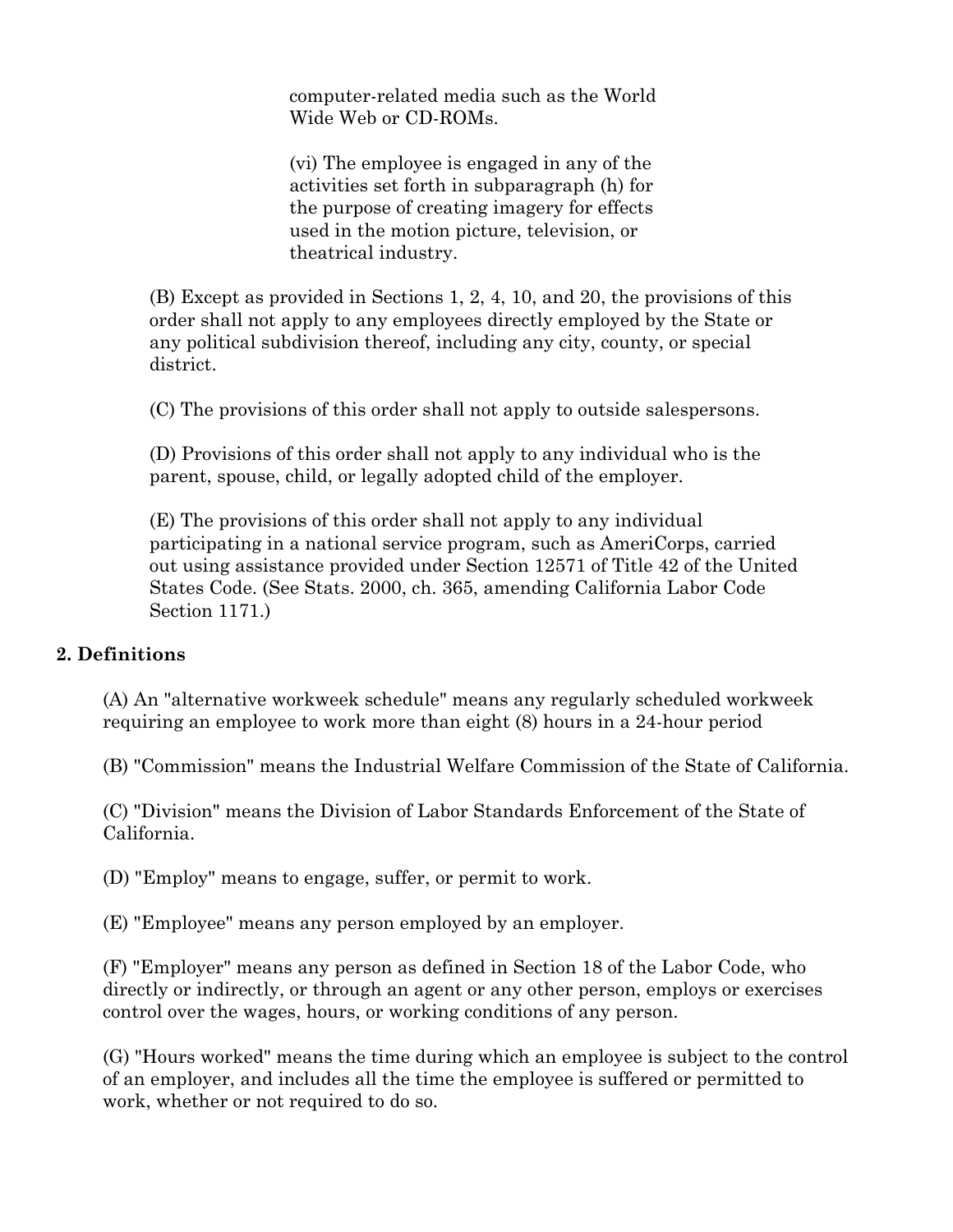(H) "Manufacturing Industry" means any industry, business, or establishment operated for the purpose of preparing, producing, making, altering, repairing, finishing, processing, inspecting, handling, assembling, wrapping, bottling, or packaging goods, articles, or commodities, in whole or in part; EXCEPT when such activities are covered by Orders in the: Canning, Preserving, and Freezing Industry; Industries Handling Products After Harvest; Industries Preparing Agricultural Products for Market, on the Farm; or Motion Picture Industry.

(I) "Minor" means, for the purpose of this Order, any person under the age of 18 years.

(J) "Outside salesperson" means any person, 18 years of age or over, who customarily and regularly works more than half the working time away from the employer's place of business selling tangible or intangible items or obtaining orders or contracts for products, services or use of facilities.

(K) "Primarily" as used in Section 1, Applicability, means more than one-half the employee's work time.

(L) "Shift" means designated hours of work by an employee, with a designated beginning time and quitting time.

(M) "Split shift" means a work schedule, which is interrupted by non-paid nonworking periods established by the employer, other than bona fide rest or meal periods.

(N) "Teaching" means, for the purpose of Section 1 of this order, the profession of teaching under a certificate from the Commission for Teacher Preparation and Licensing or teaching in an accredited college or university.

(O) "Wages" includes all amounts for labor performed by employees of every description, whether the amount is fixed or ascertained by the standard of time, task, piece, commission basis, or other method of calculation.

(P) "Workday" and "day" means any consecutive 24-hour period beginning at the same time each calendar day.

(Q) "Workweek" and "week" means any seven (7) consecutive days, starting with the same calendar day each week. "Workweek" is a fixed and regularly recurring period of 168 hours, seven (7) consecutive 24-hour periods.

# **3. Hours and Days of Work**

(A) Daily Overtime-General Provisions

(1) The following overtime provisions are applicable to employees 18 years of age or over and to employees 16 or 17 years of age who are not required by law to attend school and are not otherwise prohibited by law from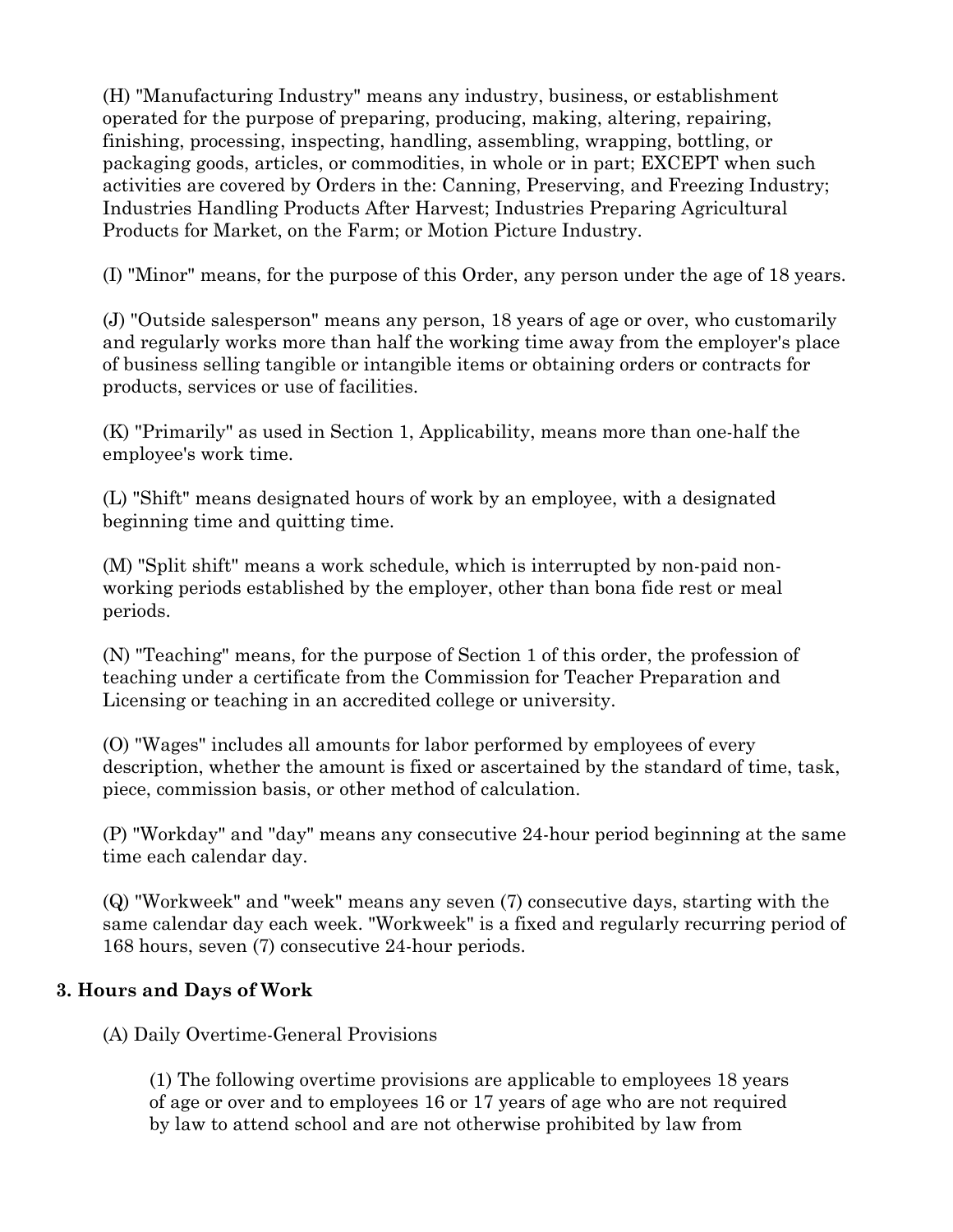engaging in the subject work. Such employees shall not be employed more than eight (8) hours in any workday or more than 40 in a workweek unless the employee receives one and one half (1 1/2) times such employee's regular rate of pay for all hours worked over 40 hours in the workweek. Eight (8) hours of labor constitutes a day's work. Employment beyond eight (8) hours in any workday or more than six (6) days in any workweek is permissible provided the employee is compensated for such overtime at not less than:

(a) One and one-half  $(1 \frac{1}{2})$  times the employee's regular rate of pay for all hours worked in excess of eight (8) hours up to and including twelve (12) hours in any workday, and for the first eight (8) hours worked on the seventh (7th) consecutive day of work in a workweek; and

(b) Double the employee's regular rate of pay for all hours worked in excess of 12hours in any workday and for all hours worked in excess of eight (8) hours on the seventh (7th) consecutive day of work in a workweek.

(c) The overtime rate of compensation required to be paid to a nonexempt full-time salaried employee shall be computed by using the employee's regular hourly salary as one fortieth (1/40) of the employee's weekly salary.

(2) The provisions of this section are not applicable to employees whose hours of service:

(a) The United States Department of Transportation Code of Federal Regulations, Title 49, Sections 395.1 to 395.13, Hours of Service of Drivers; or

(b) Title 13 of the California Code of Regulations, subchapter 6.5, Section 1200 and the following sections, regulating hours of drivers.

#### (B) Alternative Workweeks

(1) No employer shall be deemed to have violated the daily overtime provisions by instituting, pursuant to the election procedures set forth in this wage order, a regularly scheduled alternative workweek schedule of not more than ten (10) hours per day within a 40 hour workweek without the payment of an overtime rate of compensation. All work performed in any workday beyond the schedule established by the agreement up to 12 hours a day or beyond 40 hours per week shall be paid at one and one-half  $(1 \frac{1}{2})$  times the employee's regular rate of pay. All work performed in excess of 12 hours per day and any work in excess of eight (8) hours on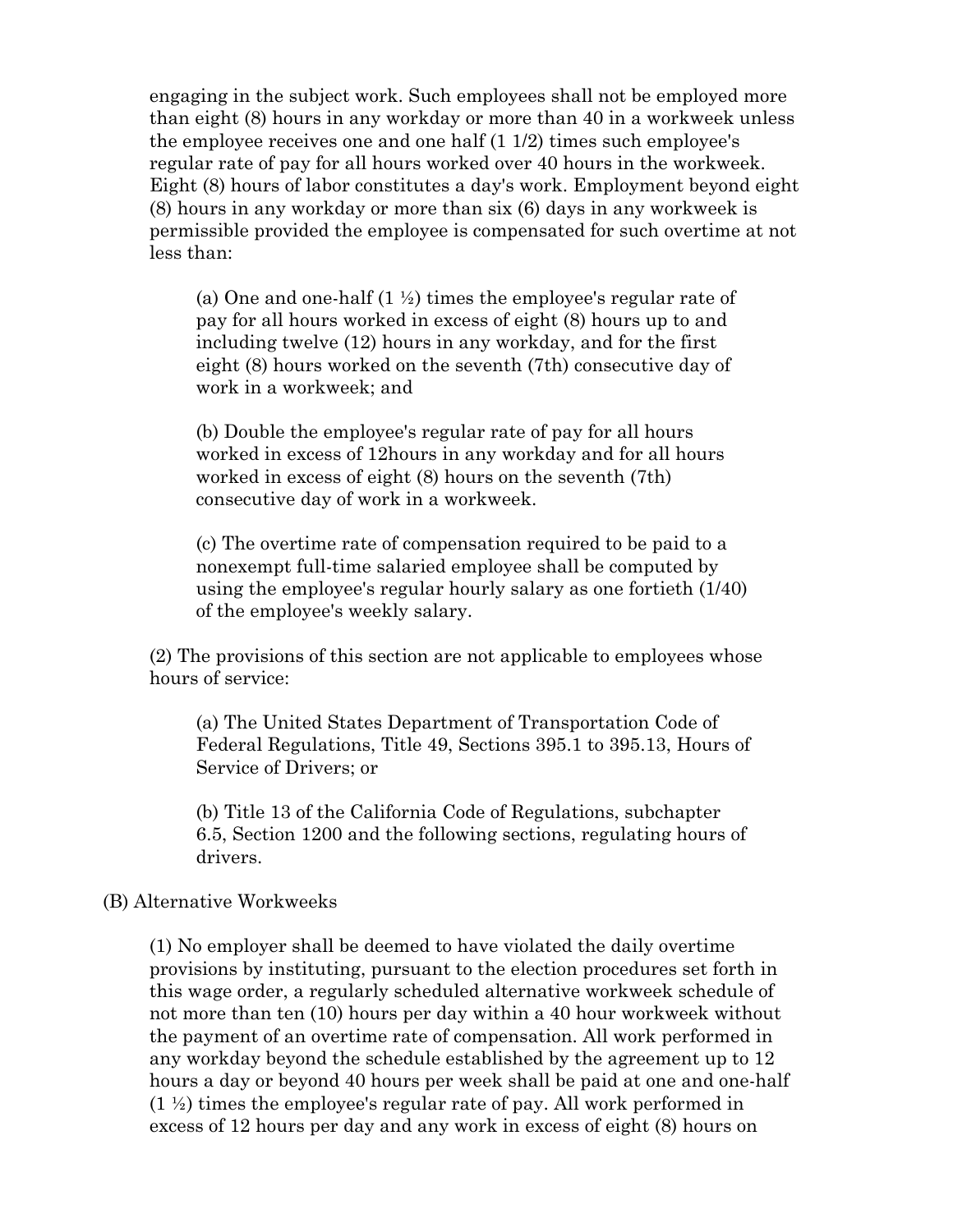those days worked beyond the regularly scheduled number of workdays established by the alternative workweek agreement shall be paid at double the employee's regular rate of pay. Any alternative workweek agreement adopted pursuant to this section shall provide for not less than four (4) hours of work in any shift. Nothing in this section shall prohibit an employer, at the request of the employee, to substitute one day of work for another day of the same length in the shift provided by the alternative workweek agreement on an occasional basis to meet the personal needs of the employee without the payment of overtime. No hours paid at either one and one-half  $(1 \frac{1}{2})$  or double the regular rate of pay shall be included in determining when 40 hours have been worked for the purpose of computing overtime compensation.

(2) Any agreement adopted pursuant to this section shall provide not less than two (2) consecutive days off within a workweek.

(3) If an employer, whose employees have adopted an alternative workweek agreement permitted by this order requires an employee to work fewer hours than those that are regularly scheduled by the agreement, the employer shall pay the employee overtime compensation at a rate of one and one-half  $(1 \frac{1}{2})$  times the employee's regular rate of pay for all hours worked in excess of eight (8) hours, and double the employee's regular rate of pay for all hours worked in excess of 12 hours for the day the employee is required to work the reduced hours.

(4) An employer shall not reduce an employee's regular rate of hourly pay as a result of the adoption, repeal or nullification of an alternative workweek schedule.

(5) An employer shall explore any available reasonable alternative means of accommodating the religious belief or observance of an affected employee that conflicts with an adopted alternative workweek schedule, in the manner provided by subdivision (j) of Section 12940 of the Government Code.

(6) An employer shall make a reasonable effort to find a work schedule not to exceed eight (8) hours in a workday, in order to accommodate any affected employee who was eligible to vote in an election authorized by this section and who is unable to work the alternative workweek schedule established as the result of that election.

(7) An employer shall be permitted, but not required, to provide a work schedule not to exceed eight (8) hours in a workday to accommodate any employee who is hired after the date of the election and who is unable to work the alternative workweek schedule established by the election.

(8) Arrangements adopted in a secret ballot election held pursuant to this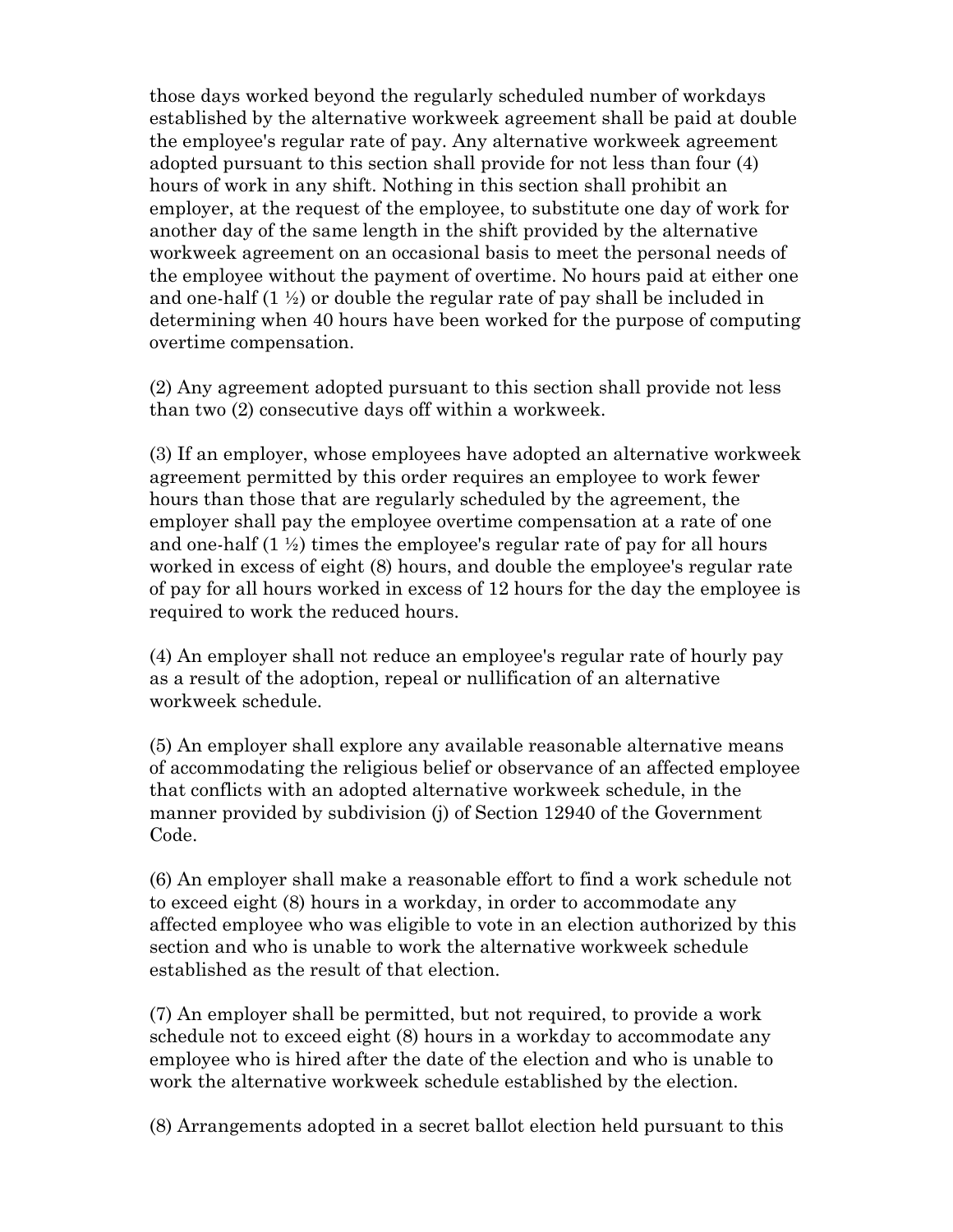order prior to 1998, or under the rules in effect prior to 1998, and before the performance of the work, shall remain valid after July 1, 2000 provided that the results of the election are reported by the employer to the Division of Labor Statistics and Research by January 1, 2001, in accordance with the requirements of subsection (C) below (Election Procedures). If an employee was voluntarily working an alternative workweek schedule of not more than ten (10) hours a day as of July 1, 1000, that alternative workweek schedule was based on an individual agreement made after January 1, 1998 between the employee and employer, and the employee submitted, and the employer approved, a written request on or before May 30, 2000 to continue the agreement, the employee may continue to work that alternative workweek schedule without payment of an overtime rate of compensation for the hours provided in the agreement. The employee may revoke his or her voluntary authorization to continue such a schedule with 30 days written notice to the employer. New arrangements can only be entered into pursuant to the provisions of this section.

### (C) Election Procedures

Election procedures for the adoption and repeal of alternative workweek schedules require the following:

(1) Each proposal for an alternative workweek schedule shall be in the form of a written agreement proposed by the employer. The proposed agreement must designate a regularly scheduled alternative workweek in which the specified number of work days and work hours are regularly recurring. The actual days worked within that alternative workweek schedule need not be specified. The employer may propose a single work schedule that would become the standard schedule for workers in the work unit, or a menu of work schedule options, from which each employee in the unit would be entitled to choose. If the employer proposes a menu of work schedule options, the employee may, with the approval of the employer, move from one menu option to another.

(2) In order to be valid, the proposed alternative workweek schedule must be adopted in a secret ballot election, before the performance of work, by at least a two-thirds (2/3) vote of the affected employees in the work unit. The election shall be held during regular working hours at the employees' work site. For purposes of this subsection, "affected employees in the work unit" may include all employees in a readily identifiable work unit, such as a division, a department, a job classification, a shift, a separate physical location, or a recognized subdivision of any such work unit. A work unit may consist of an individual employee as long as the criteria for an identifiable work unit in this subsection is met.

(3) Prior to the secret ballot vote, any employer who proposed to institute an alternative workweek schedule shall have made a disclosure in writing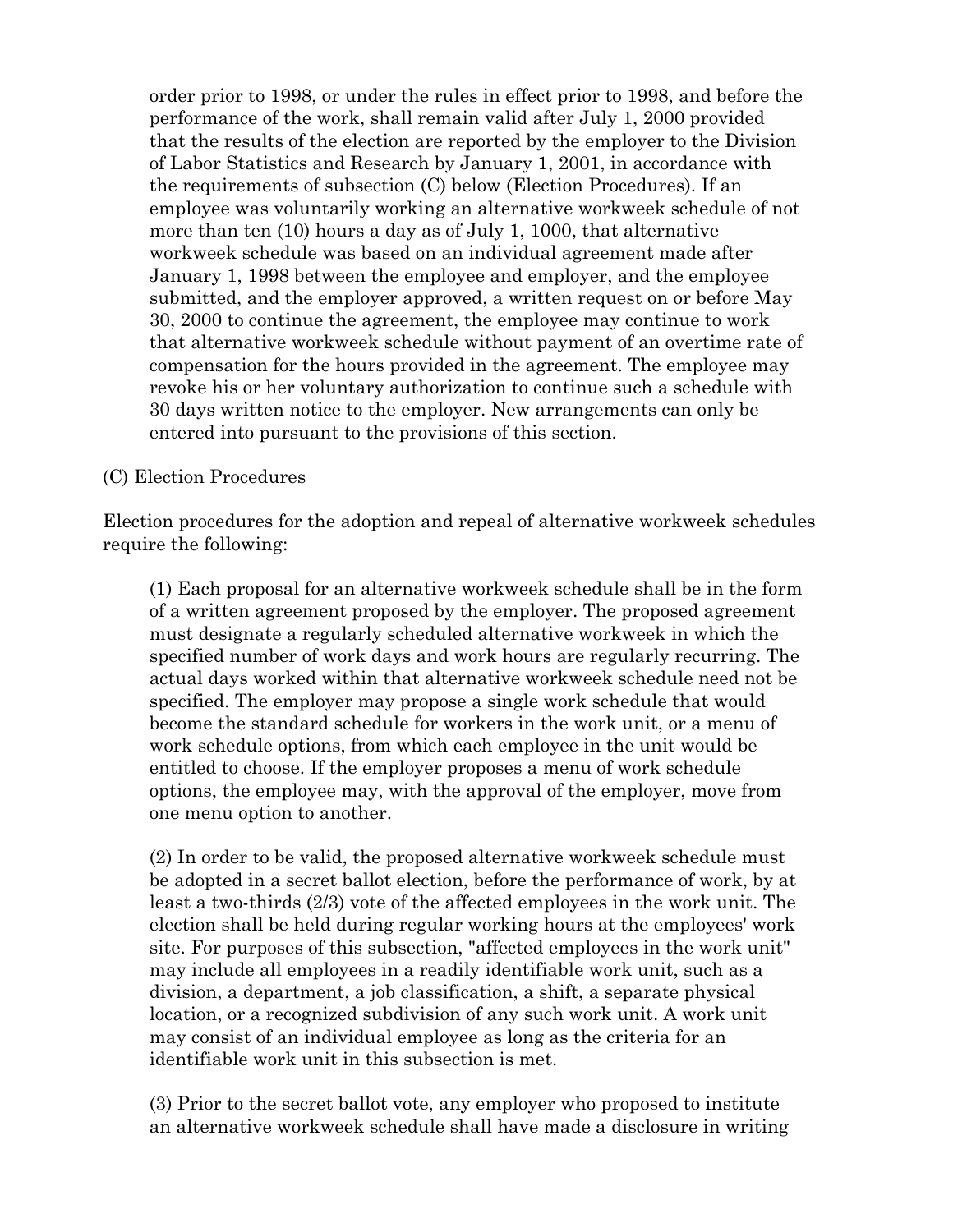to the affected employees, including the effects of the proposed arrangement on the employees' wages, hours, and benefits. Such a disclosure shall include meeting(s), duly noticed, held at least 14 days prior to voting, for the specific purpose of discussing the effects of the alternative workweek schedule. An employer shall provide that disclosure in a non-English language, as well as in English, if at least five (5) percent of the affected employees primarily speak that non-English language. The employer shall mail the written disclosure to employees who do not attend the meeting. Failure to comply with this paragraph shall make the election null and void.

(4) Any election to establish or repeal an alternative workweek schedule shall be held at the work site of the affected employees. The employer shall bear the costs of conducting any election held pursuant to this section. Upon a complaint by an affected employee, and after an investigation by the Labor Commissioner, the Labor Commissioner may require the employer to select a neutral third party to conduct the election.

(5) Any type of alternative workweek schedule that is authorized by the Labor Code may be repealed by the affected employees. Upon a petition of one-third (1/3) of the affected employees, a new secret ballot election shall be held and a two-thirds (2/3) vote of the affected employees shall be required to reverse the alternative workweek schedule. The election to repeal the alternative workweek schedule shall be held not more than 30 days after the petition is submitted to the employer, except that the election shall be held not less than 12 months after the date that the same group of employees voted in an election held to adopt or repeal an alternative workweek schedule. The election shall take place during regular working hours at the employees' work site. If the alternative workweek schedule is revoked, the employer shall comply within 60 days. Upon proper showing of undue hardship, the Division of Labor Standards Enforcement may grant an extension of time for compliance.

(6) Only secret ballots may be cast by affected employees in the work unit at any election held pursuant to this section. The results of any election conducted pursuant to this section shall be reported by the employer to the Division of Labor Statistics and Research within 30 days after the results are final, and the report of election results shall be a public document. The report shall include the final tally of the vote, the size of the unit, and the nature of the business of the employer.

(7) Employees affected by a change in the work hours resulting from the adoption of an alternative workweek schedule may not be required to work those new work hours for at least 30 days after the announcement of the final results of the election.

(8) Employers shall not intimidate or coerce employees to vote either in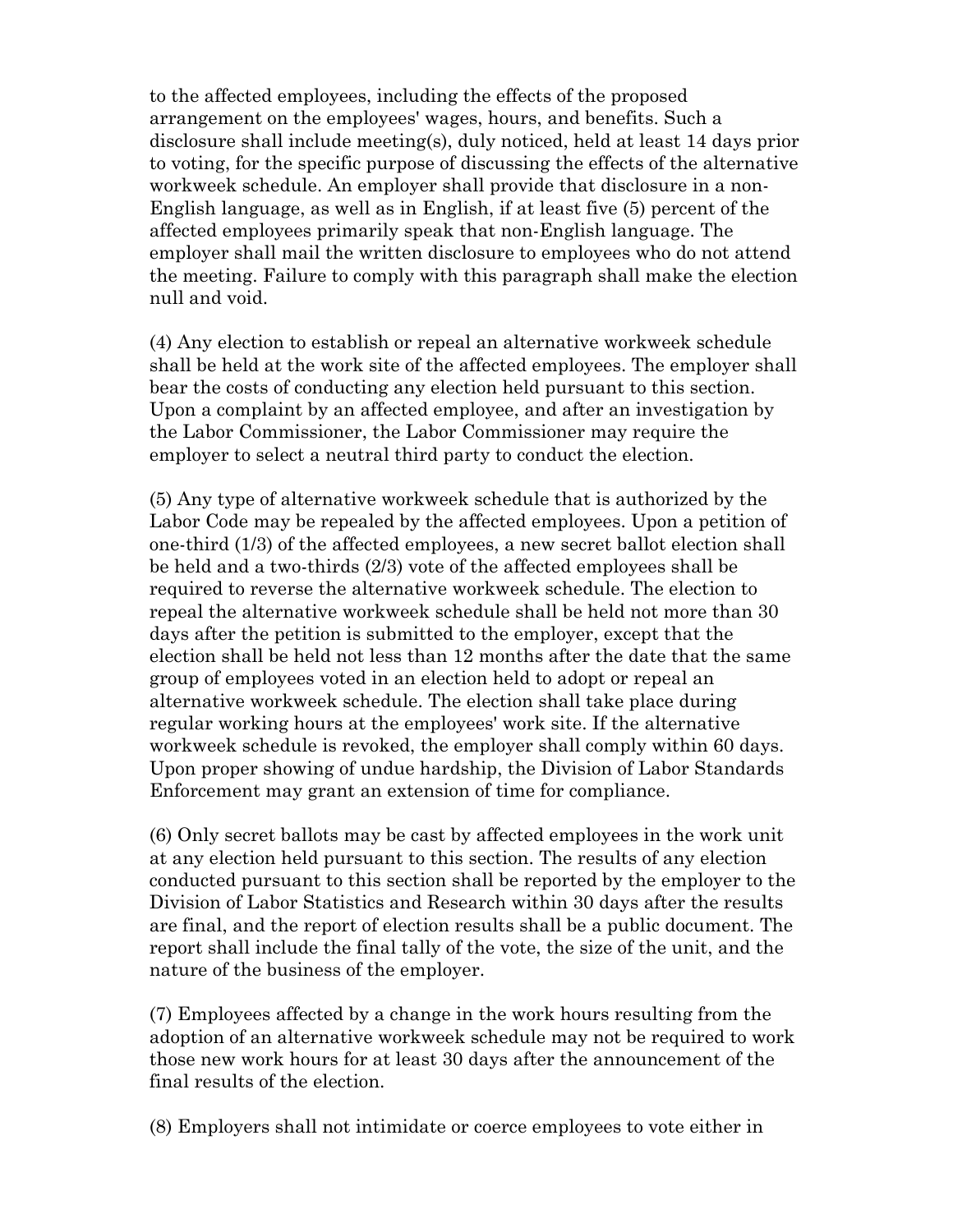support of or in opposition to a proposed alternative workweek. No employees shall be discharged or discriminated against for expressing opinions concerning the alternative workweek election or for opposing or supporting its adoption or repeal. However, nothing in this section shall prohibit an employer from expressing his/her position concerning that alternative workweek to the affected employees. A violation of this paragraph shall be subject to Labor Code Section 98 et seq.

(D) One and one-half (1 ½) times a minor's regular rate of pay shall be paid for all work over 40 hours in any workweek except minors 16 or 17 years old who are not required by law to attend school and may therefore be employed for the same hours as an adult are subject to subsection (A) or (B) and (C) above.

### **(VIOLATIONS OF CHILD LABOR LAWS are subject to civil penalties of from \$500 to \$10,000 as well as to criminal penalties. Refer to California Labor Code sections 1285 to 1312 and 1390 to 1399 for additional restrictions on the employment of minors and for descriptions of criminal and civil penalties for violation of the child labor laws. Employers should ask school districts about any required work permits.)**

(E) An employee may be employed on seven (7) workdays in one workweek when the total hours of employment during such workweek do not exceed 30 and the total hours of employment in any one workday thereof do not exceed six (6).

(F) The provisions of Labor Code Sections 551 and 552 regarding one (1) day's rest in seven (7) shall not be construed to prevent an accumulation of days of rest when the nature of the employment reasonably requires the employee to work seven (7) or more consecutive days; provided, however, that in each calendar month, the employee shall receive the equivalent of one (1) day's rest in seven (7).

(G) If a meal period occurs on a shift beginning or ending at or between the hours of 10 p.m. and 6 a.m., facilities shall be available for securing hot food and drink or for heating food or drink, and a suitable sheltered place shall be provided in which to consume such food or drink.

(H) Except as provided in subsections (D) and (F), this section shall not apply to any employee covered by a valid collective bargaining agreement if the agreement expressly provides for the wages, hours of work, and working conditions of the employees, and if the agreement provides premium wage rates for all overtime hours worked and a regular hourly rate of pay for those employees of not less than 30 percent more than the state minimum wage.

(I) Notwithstanding subsection (H) above, where the employer and a labor organization representing employees of the employer have entered into a valid collective bargaining agreement pertaining to the hours of work of the employees, the requirement regarding the equivalent of one (1) day's rest in seven (7) (see section (F) above) shall apply, unless the agreement expressly provides otherwise.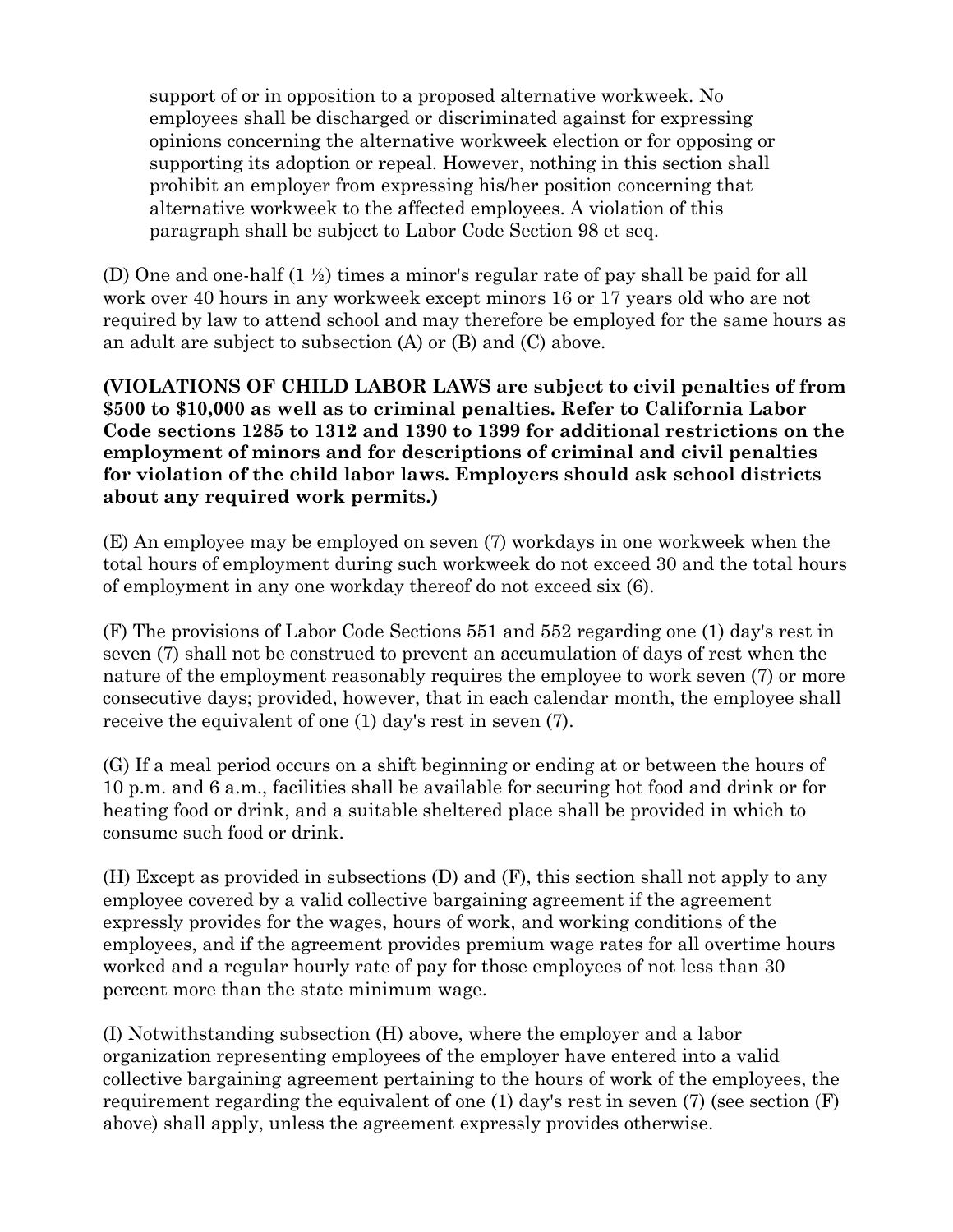(J) If an employer approves a written request of an employee to make up work time that is or would be lost as a result of a personal obligation of the employee, the hours of that makeup work time, if performed in the same workweek in which the work time was lost, may not be counted toward computing the total number of hours worked in a day for purposes of the overtime requirements, except for hours in excess of 11 hours of work in one (1) day or 40 hours of work in one (1) workweek. If an employee knows in advance that he or she will be requesting makeup time for a personal obligation that will recur at a fixed time over a succession of weeks, the employee may request to make up work time for up to four (4) weeks in advance; provided, however, that the make up work must be performed in the same week that the work time was lost. An employee shall provide a signed written request for each occasion that the employee makes a request to make up work time pursuant to this subsection. While an employer may inform an employee of this makeup time option, the employer is prohibited from encouraging or otherwise soliciting an employee to request the employer's approval to take personal time off and make up the work hours within the same workweek pursuant to this subsection.

### **4. Minimum Wages**

(A) Every employer shall pay to each employee wages not less than six dollars and twenty-five cents (\$6.25) per hour for all hours worked effective January 1, 2001, and not less than six dollars and seventy-five cents (\$6.75) per hour for all hours worked effective January 1, 2002, except:

LEARNERS: Employees during their first 160 hours of employment in occupations in which they have no previous similar or related experience, may be paid not less than 85% percent of the minimum wage rounded to the nearest nickel.

(B) Every employer shall pay to each employee, on the established payday for the period involved, not less than the applicable minimum wage for all hours worked in the payroll period, whether the remuneration is measured by time, piece, commission, or otherwise.

(C) When an employee works a split shift, one hour's pay at the minimum wage shall be paid in addition to the minimum wage for that workday, except when the employee resides at the place of employment.

(D) The provisions of this section shall not apply to apprentices regularly indentured under the State Division of Apprenticeship Standards.

### **5. Reporting Time Pay**

(A) Each workday an employee is required to report for work and does report, but is not put to work or is furnished less than half said employee's usual or scheduled day's work, the employee shall be paid for half the usual or scheduled day's work, but in no event for less than two (2) hours nor more than four (4) hours, at the employee's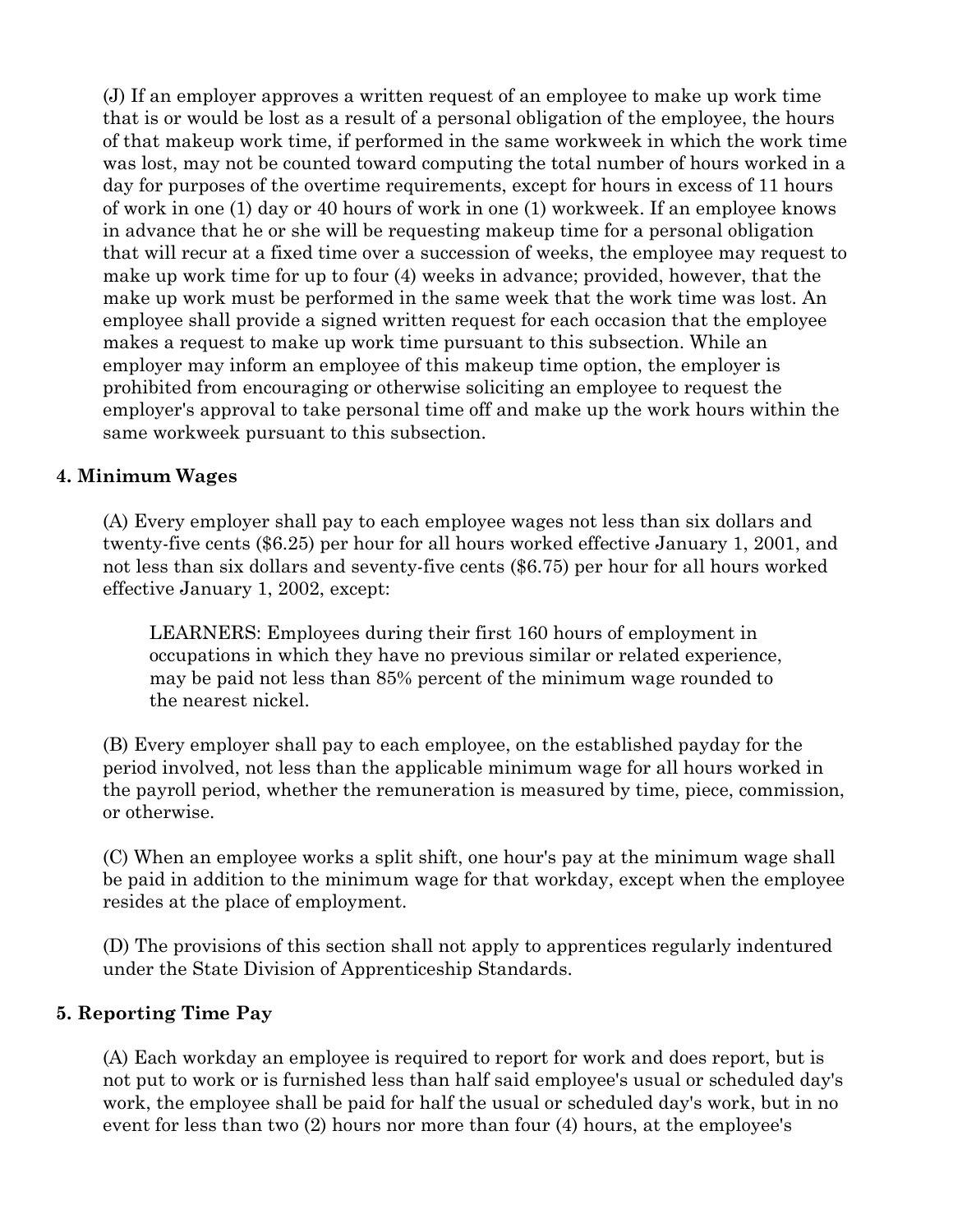regular rate of pay, which shall not be less than the minimum wage.

(B) If an employee is required to report for work a second time in any one workday and is furnished less than two hours of work on the second reporting, said employee shall be paid for two (2) hours at the employee's regular rate of pay, which shall not be less than the minimum wage.

(C) The foregoing reporting time pay provisions are not applicable when:

(1) Operations cannot commence or continue due to threats to employees or property; or when recommended by civil authorities; or

(2) Public utilities fail to supply electricity, water, or gas, or there is a failure in the public utilities, or sewer system; or

(3) The interruption of work is caused by an Act of God or other cause not within the employer's control.

(D) This section shall not apply to an employee on paid standby status who is called to perform assigned work at a time other than the employee's scheduled reporting time.

## **6. Licenses for Disabled Workers**

(A) A license may be issued by the Division authorizing employment of a person whose earning capacity is impaired by physical disability or mental deficiency at less than the minimum wage. Such licenses shall be granted only upon joint application of employer and employee and employee's representative if any.

(B) A special license may be issued to a nonprofit organization such as a sheltered workshop or rehabilitation facility fixing special minimum rates to enable the employment of such persons without requiring individual licenses of such employees.

(C) All such licenses and special licenses shall be renewed on a yearly basis or more frequently at the discretion of the Division.

(See California Labor Code, Sections 1191 and 1191.5)

## **7. Records**

(A) Every employer shall keep accurate information with respect to each employee including the following:

- (1) Full name, home address, occupation and social security number.
- (2) Birth date, if under 18 years, and designation as a minor.
- (3) Time records showing when the employee begins and ends each work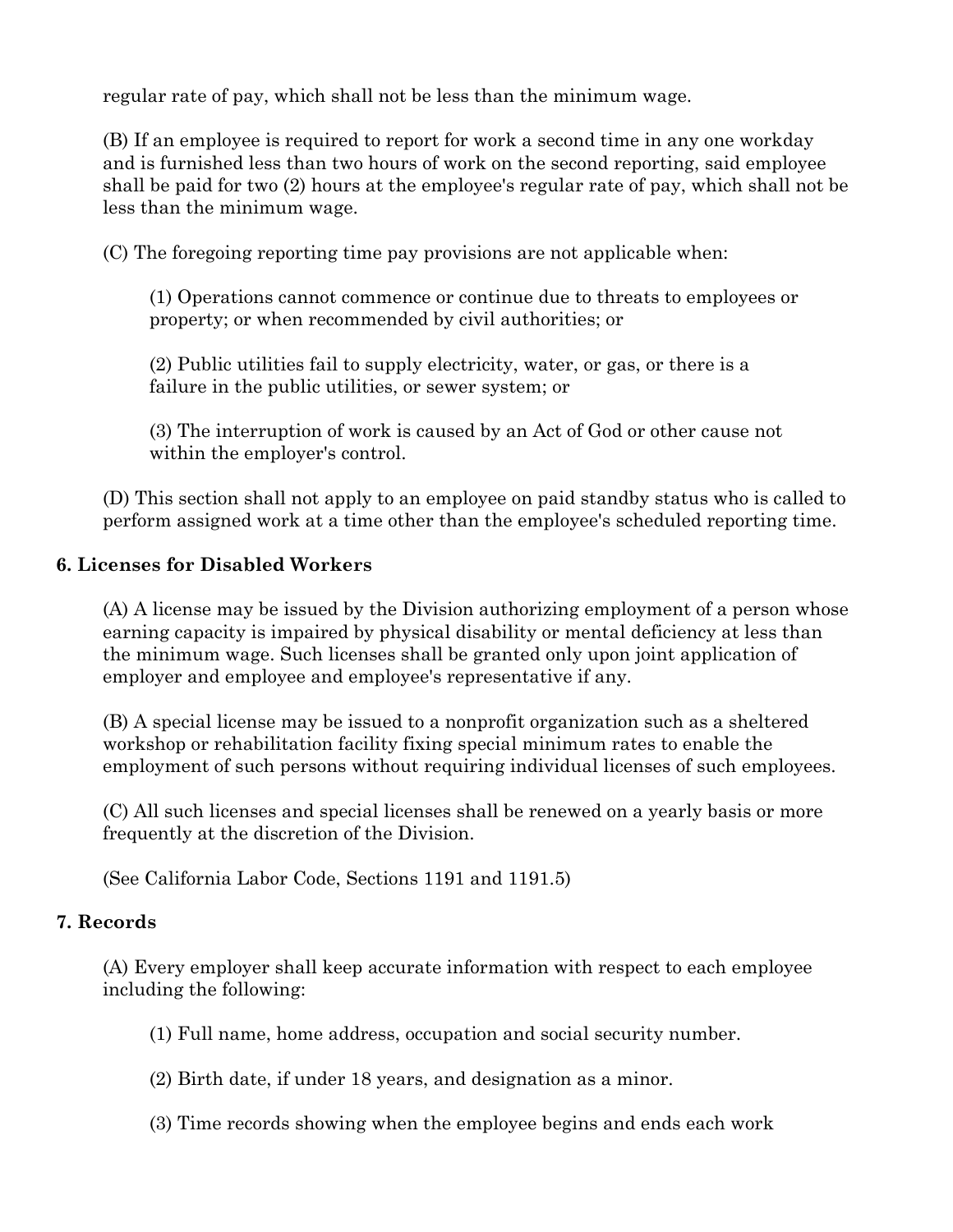period. Meal periods, split shift intervals and total daily hours worked shall also be recorded. Meal periods during which operations cease and authorized rest periods need not be recorded.

(4) Total wages paid each payroll period, including value of board, lodging, or other compensation actually furnished to the employee.

(5) Total hours worked in the payroll period and applicable rates of pay. This information shall be made readily available to the employee upon reasonable request.

(6) When a piece rate or incentive plan is in operation, piece rates or an explanation of the incentive plan formula shall be provided to employees. An accurate production record shall be maintained by the employer.

(B) Every employer shall semimonthly or at the time of each payment of wages furnish each employee, either as a detachable part of the check, draft, or voucher paying the employee's wages, or separately, an itemized statement in writing showing: (1) all deductions; (2) the inclusive dates of the period for which the employee is paid; (3) the name of the employee or the employee's social security number; and (4) the name of the employer, provided all deductions made on written orders of the employee may be aggregated and shown as one item.

(C) All required records shall be in the English language and in ink or other indelible form, properly dated, showing month, day, and year and shall be kept on file by the employer for at least three (3) years at the place of employment or at a central location within the State of California. An employee's records shall be available for inspection by the employee upon reasonable request.

(D) Clocks shall be provided in all major work areas or within reasonable distance thereto insofar as practicable.

# **8. Cash Shortage and Breakage**

No employer shall make any deduction from the wage or require any reimbursement from an employee for any cash shortage, breakage, or loss of equipment, unless it can be shown that the shortage, breakage, or loss is caused by a dishonest or willful act, or by the gross negligence of the employee.

## **9. Uniforms and Equipment**

(A) When uniforms are required by the employer to be worn by the employee as a condition of employment, such uniforms shall be provided and maintained by the employer. The term "uniform" includes wearing apparel and accessories of distinctive design or color.

NOTE: This section shall not apply to protective apparel regulated by the Occupational Safety and Health Standards Board.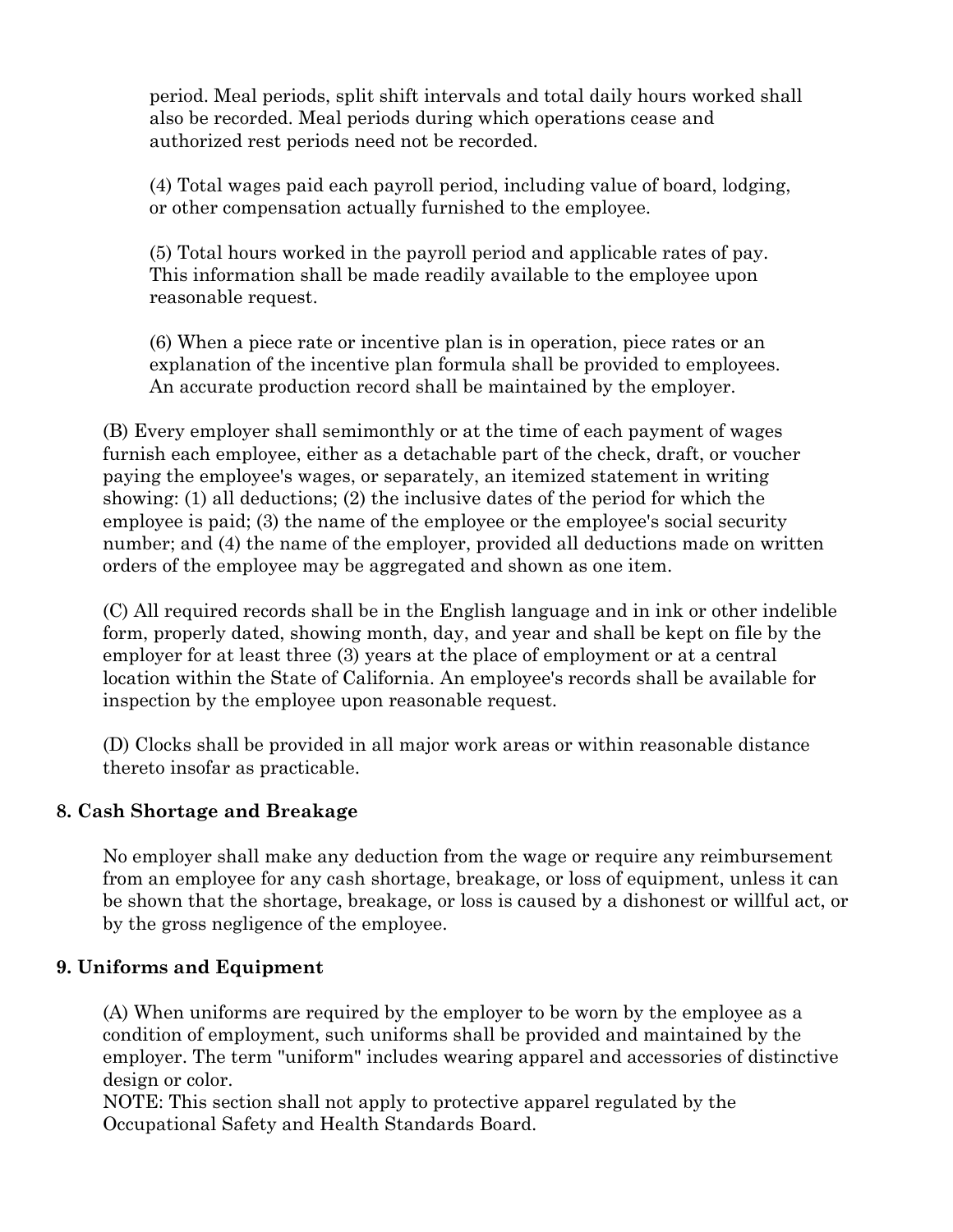(B) When tools or equipment are required by the employer or are necessary to the performance of a job, such tools and equipment shall be provided and maintained by the employer, except that an employee whose wages are at least two (2) times the minimum wage provided herein may be required to provide and maintain hand tools and equipment customarily required by the trade or craft. This subsection (B) shall not apply to apprentices regularly indentured under the State Division of Apprenticeship Standards.

**NOTE:** This section shall not apply to protective equipment and safety devices on tools regulated by the Occupational Safety and Health Standards Board.

(C) A reasonable deposit may be required as security for the return of the items furnished by the employer under provisions of subsection (A) and (B) of this section upon issuance of a receipt to the employee for such deposit. Such deposits shall be made pursuant to Section 400 and following of the Labor Code or an employer with the prior written authorization of the employee may deduct from the employee's last check the cost of an item furnished pursuant to subsections (A) and (B) above in the event said item is not returned. No deduction shall be made at any time for normal wear and tear. The employee upon completion of the job shall return all items furnished by the employer.

# **10. Meals and Lodging**

(A) "Meal" means an adequate, well-balanced serving of a variety of wholesome, nutritious foods.

(B) "Lodging" means living accommodations available to the employee for full-time occupancy, which are adequate, decent, and sanitary according to usual and customary standards. Employees shall not be required to share a bed.

(C) Meals or lodging may not be credited against the minimum wage without a voluntary written agreement between the employer and the employee. When credit for meals or lodging is used to meet part of the employer's minimum wage obligation, the amounts so credited may not be more than the following:

| <b>Effective Dates:</b>                                                                    | January 1, 2001 January 1, 2002 |                                       |
|--------------------------------------------------------------------------------------------|---------------------------------|---------------------------------------|
| Lodging:                                                                                   |                                 |                                       |
| Room occupied alone                                                                        |                                 | \$29.40 per week \$31.75 per week     |
| Room shared                                                                                |                                 | $\$24.25$ per week $\$26.20$ per week |
| Apartment-two thirds $(2/3)$ of the<br>ordinary rental value, and in no<br>event more than | $$352.95$ per<br>month          | \$381.20~per<br>month                 |
| Where a couple are both employed                                                           |                                 |                                       |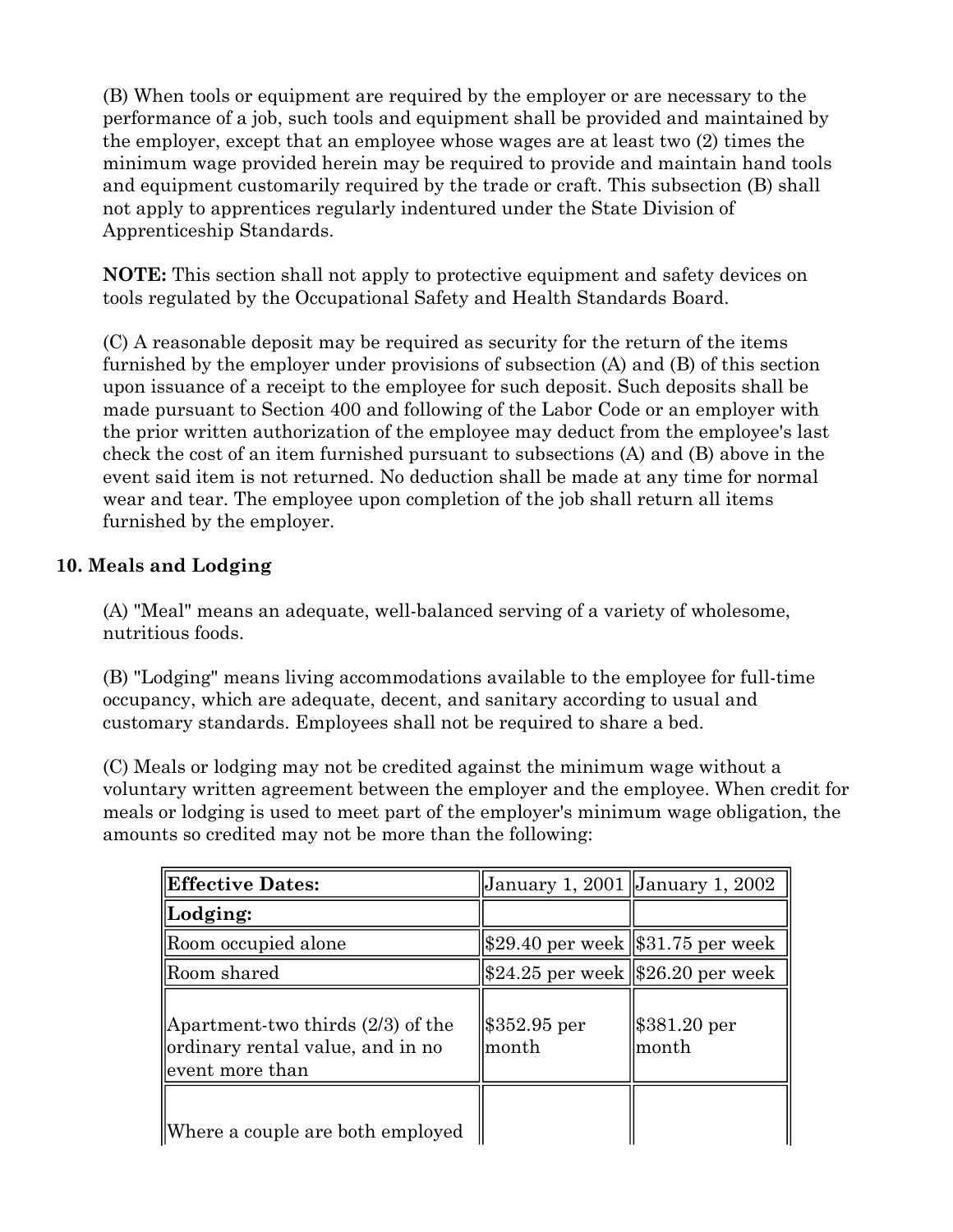| by the employer, two-thirds (2/3) of \$522.10 per the ordinary rental value, and in no month<br>event more than |        | $\frac{1}{563.90}$ per<br>month |
|-----------------------------------------------------------------------------------------------------------------|--------|---------------------------------|
| Meals:                                                                                                          |        |                                 |
| Breakfast                                                                                                       | \$2.25 | \$2.45                          |
| Lunch                                                                                                           | \$3.10 | \$3.35                          |
| Dinner                                                                                                          | \$4.15 | \$4.50                          |

(D) Meals evaluated, as part of the minimum wage must be bona fide meals consistent with the employee's work shift. Deductions shall not be made for meals not received or lodging not used.

(E) If, as a condition of employment, the employee must live at the place of employment or occupy quarters owned or under the control of the employer, then the employer may not charge rent in excess of the values listed herein.

# **11. Meal Periods**

(A) No employer shall employ any person for a work period of more than five (5) hours without a meal period of not less than 30 minutes, except that when a work period of not more than six (6) hours will complete the day's work the meal period may be waived by mutual consent of the employer and employee.

(B) An employer may not employ an employee for a work period of more than ten (10) hours per day without providing the employee with a second meal period of not less than 30 minutes, except that if the total hours worked is no more than 12 hours, the second meal period may be waived by mutual consent of the employer and the employee only if the first meal period was not waived.

(C) Unless the employee is relieved of all duty during a 30 minute meal period, the meal period shall be considered an "on duty" meal period and counted as time worked. An "on duty" meal period shall be permitted only when the nature of the work prevents an employee from being relieved of all duty and when by written agreement between the parties an on-the-job paid meal period is agreed to. The written agreement shall state that the employee may, in writing, revoke the agreement at any time.

(D) If an employer fails to provide an employee a meal period in accordance with the applicable provisions of this order, the employer shall pay the employee one (1) hour of pay at the employee's regular rate of compensation for each work day that the meal period is not provided.

(E) In all places of employment where employees are required to eat on the premises, a suitable place for that purpose shall be designated.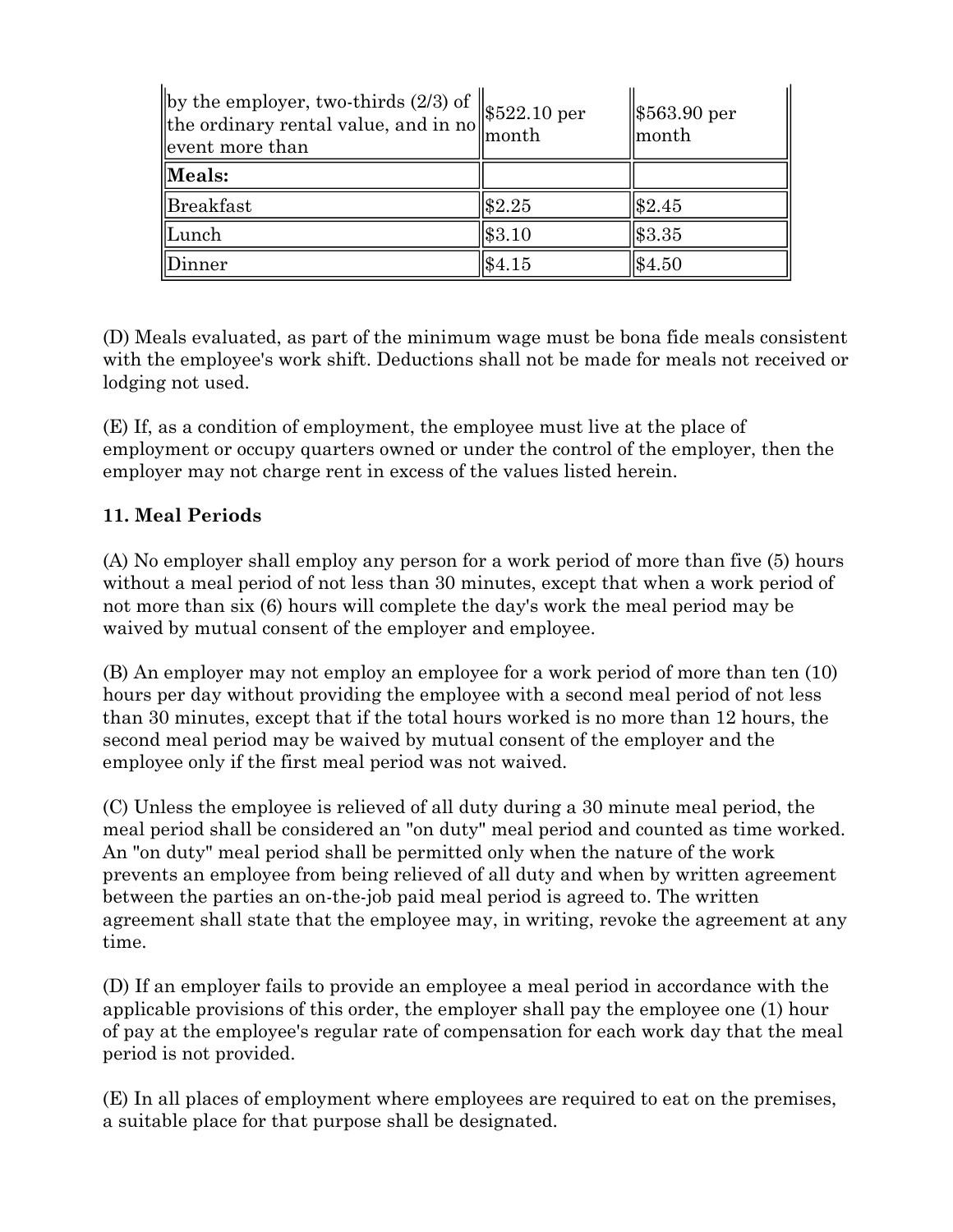## **12. Rest Periods**

(A) Every employer shall authorize and permit all employees to take rest periods, which insofar as practicable shall be in the middle of each work period. The authorized rest period time shall be based on the total hours worked daily at the rate of ten (10) minutes net rest time per four (4) hours or major fraction thereof.

However, a rest period need not be authorized for employees whose total daily work time is less than three and one-half  $(3 \frac{1}{2})$  hours. Authorized rest period time shall be counted as hours worked for which there shall be no deduction from wages.

(B) If an employer fails to provide an employee a rest period in accordance with the applicable provisions of this order, the employer shall pay the employee one (1) hour of pay at the employee's regular rate of compensation for each work day that the rest period is not provided.

## **13. Change Rooms and Resting Facilities**

(A) Employers shall provide suitable lockers, closets, or equivalent for the safekeeping of employees' outer clothing during working hours, and when required, for their work clothing during non-working hours. When the occupation requires a change of clothing, change rooms or equivalent space shall be provided in order that employees may change their clothing in reasonable privacy and comfort. These rooms or spaces may be adjacent to but shall be separate from toilet rooms and shall be kept clean.

**NOTE:** This section shall not apply to change rooms and storage facilities regulated by the Occupational Safety and Health Standards Board.

(B) Suitable resting facilities shall be provided in an area separate from the toilet rooms and shall be available to employees during work hours.

### **14. Seats**

(A) All working employees shall be provided with suitable seats when the nature of the work reasonably permits the use of seats.

(B) When employees are not engaged in the active duties of their employment and the nature of the work requires standing, an adequate number of suitable seats shall be placed in reasonable proximity to the work area and employees shall be permitted to use such seats when it does not interfere with the performance of their duties.

### **15. Temperature**

 performed. (A) The temperature maintained in each work area shall provide reasonable comfort consistent with industry-wide standards for the nature of the process and the work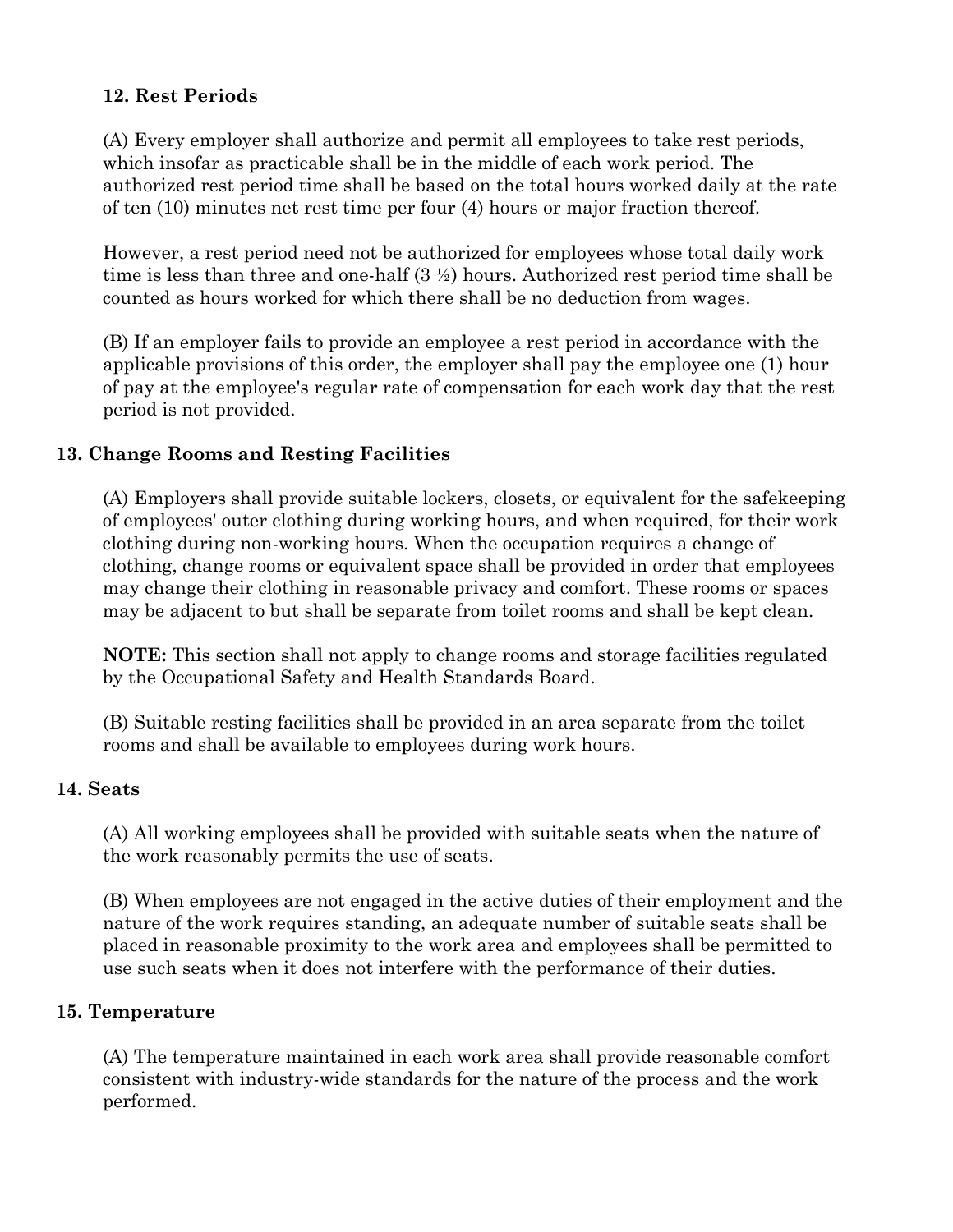(B) If excessive heat or humidity is created by the work process, the employer shall take all feasible means to reduce such excessive heat or humidity to a degree providing reasonable comfort. Where the nature of the employment requires a temperature of less than 60° F., a heated room shall be provided to which employees may retire for warmth, and such room shall be maintained at not less than 68°.

(C) A temperature of not less than 68° shall be maintained in the toilet rooms, resting rooms, and change rooms during hours of use.

(D) Federal and State energy guidelines shall prevail over any conflicting provision of this section.

## **16. Elevators**

Adequate elevator, escalator or similar service consistent with industry-wide standards for the nature of the process and the work performed shall be provided when employees are employed four floors or more above or below ground level.

## **17. Exemptions**

If, in the opinion of the Division after due investigation, it is found that the enforcement of any provision contained in Section 7, Records; Section 12, Rest Periods; Section 13, Change Rooms and Resting Facilities; Section 14, Seats; Section 15, Temperature; or Section 16, Elevators, would not materially affect the welfare or comfort of employees and would work an undue hardship on the employer, exemption may be made at the discretion of the Division. Such exemptions shall be in writing to be effective and may be revoked after reasonable notice is given in writing. Application for exemption shall be made by the employer or by the employee and/or the employee's representative to the Division in writing. A copy of the application shall be posted at the place of employment at the time the application is filed with the Division.

## **18. Filing Reports** (See California Labor Code, Section 1174(a))

# **19. Inspection** (See California Labor Code, Section 1174)

# **20. Penalties** (See California Labor Code, Section 1199)

(A) In addition to any other civil penalties provided by law, any employer or any other person acting on behalf of the employer who violates, or causes to be violated, the provisions of this order, shall be subject to the civil penalty of:

(1) Initial Violation -- \$50.00 for each underpaid employee for each pay period during which the employee was underpaid in addition to the amount which is sufficient to recover unpaid wages.

(2) Subsequent Violations -- \$100.00 for each underpaid employee for each